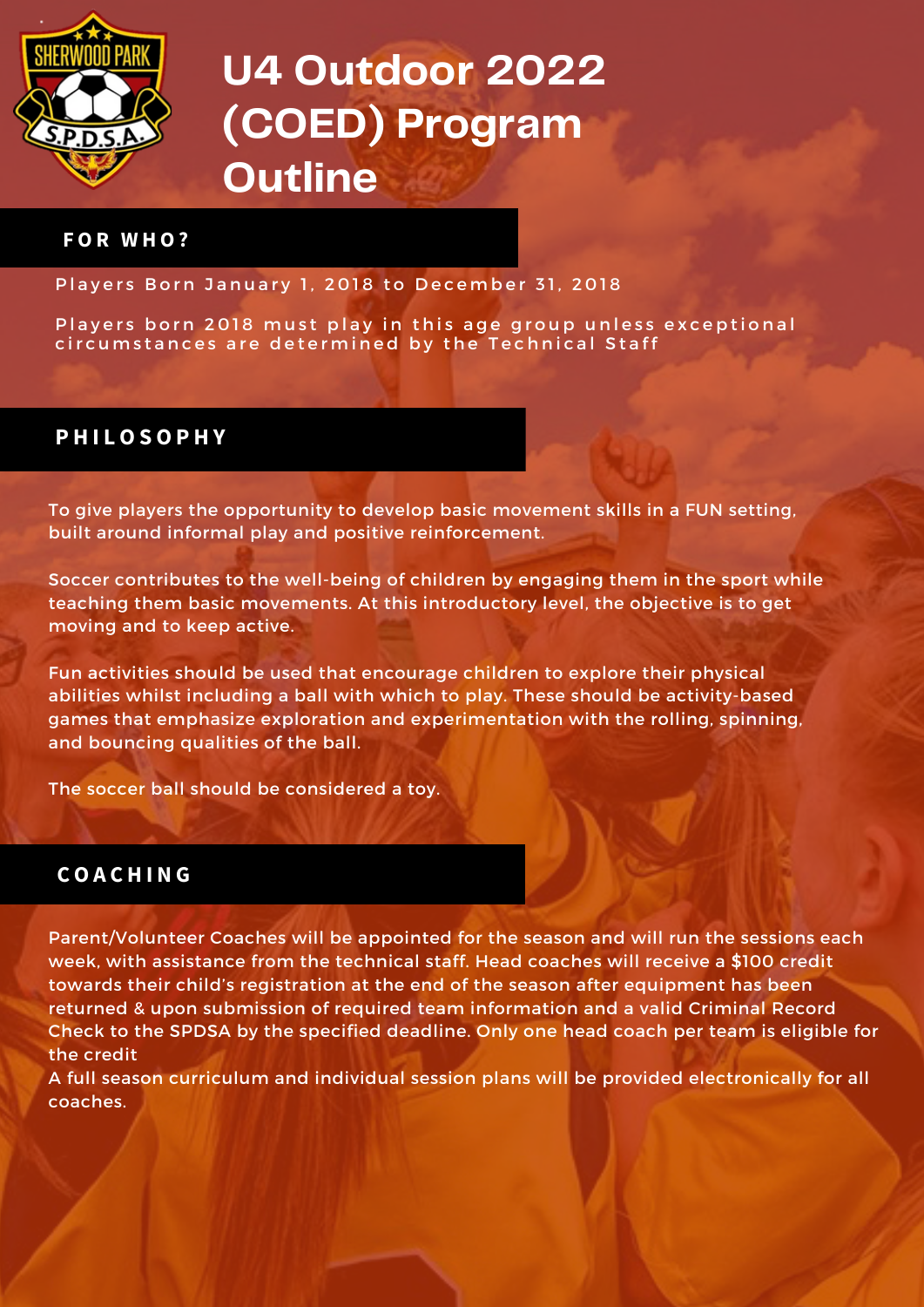

# **U4 Outdoor 2022 Program Outline**

# **C O A C H I N G C O N T .**

All head coaches and assistant coaches are required to complete the MANDATORY online Respect in Sports training. If you have one from another sport and was completed within the last 5 years, there is no need to redo the training. Please contact our office for the link to complete the RIS training and once complete, please email a PDF copy of your RIS Certificate to our office at [office@spdsa.net](mailto:office@spdsa.net) There is NO CHARGE for our members and fees are covered by the SPDSA.

The best qualities of a coach for this age player are,

- Patience
- Good Humor
- A willingness to see the world through a child's eyes and speak their language.
- The ability to accept that the children's play will not look at all like soccer.

Only registered team officials and players are allowed on the field/ bench area. Parents not volunteering, will be able to enjoy the games from the stands only.

## **P R O G R A M S T R U C T U R E**

Programs are structured following the Canada Soccer and FIFA Preferred Training Model. In this approach, each training session is built around 4 activity "stations" that the players move around at regular intervals. The 4 stations focus on,

- Fundamental Movement
- **Soccer Technique**
- Coordination
- 1v1 Games

Each session will be 45 minutes in length, with 4 activities of 10 minutes each.